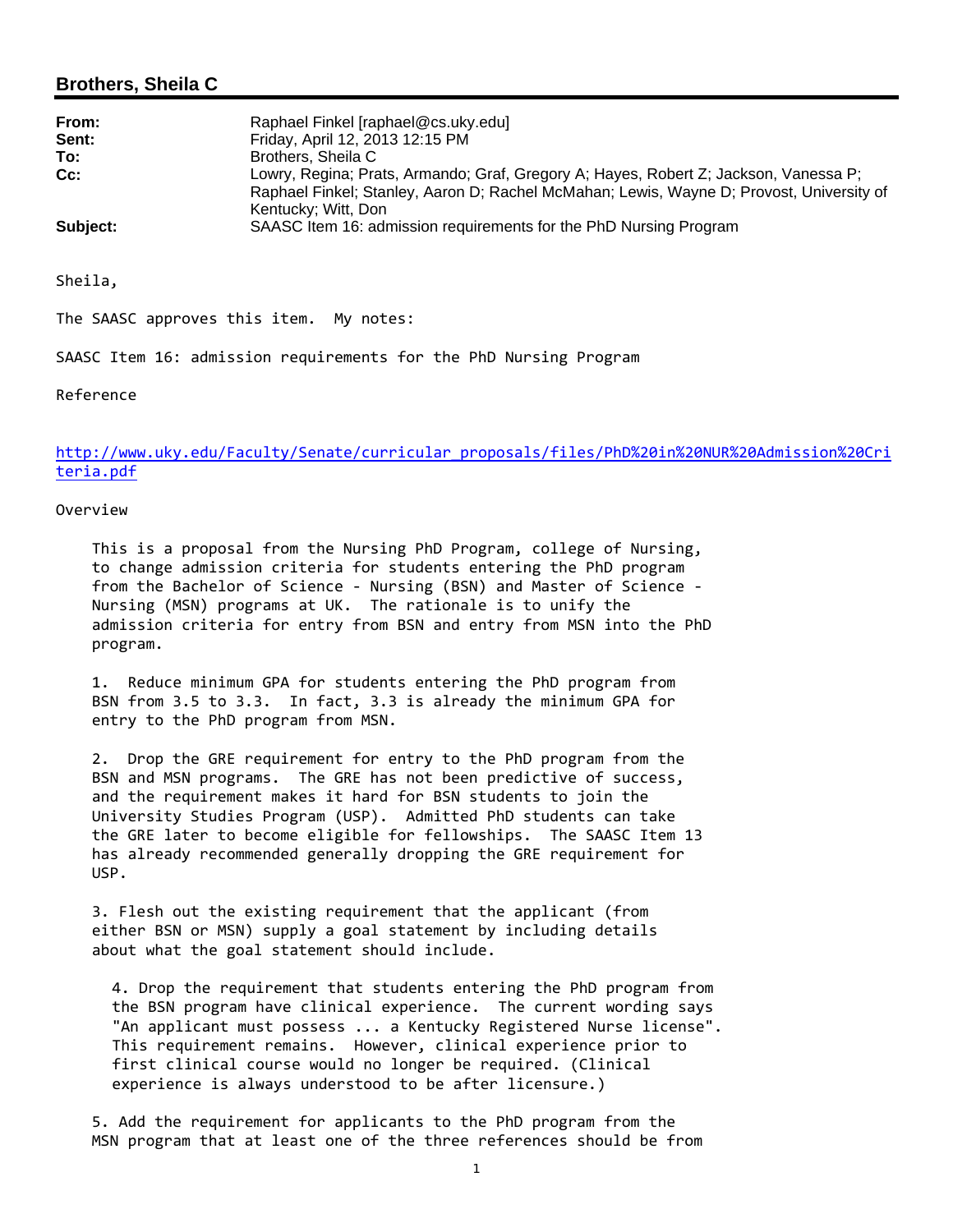a faculty member with a PhD. This requirement is already in place for applicants from the BSN program.

My query to Terry Lennie <talenn2@email.uky.edu>:

 I am surprised that there are special admission requirements for students entering the PhD program from the BSN or MSN programs; I would have thought that the admission requirements would be generic for all applicants, whether from UK's other Nursing programs, from other domestic institutions, or from international institutions. The proposal doesn't mention what the requirements are for these other categories of students.

```
His response (with my slight edits):
```
 We are working to make admission criteria similar for BSN and MS entry students. When the BSN entry option was first developed, faculty felt that the criteria had to be higher because these students had not demonstrated ability to be successful in graduate school. The college has moved toward full support of BSN entry for both our PhD and profession doctorate (DNP). The criteria will be the same regardless of which school the BSN degree is from. We only used our program in the rationale because we know we were excluding talented students who simply didn't have a high enough GPA.

I also asked him:

 The proposal says to drop the requirement that students entering the PhD program from the BSN program have clinical experience. The current wording says "An applicant must possess ... a Kentucky Registered Nurse license". It also says "... clinical experience prior to first clinical course." Which of these requirements is to be dropped under the proposal?

### His response:

 The one requiring clinical experience. They all need to be licensed; licensure is a prerequisite for clinical experience.

### My take:

 This proposal is similar to ones we have been seeing: a program wishes to modify entrance requirements. We have been supportive of such requests; each program knows best how to evaluate its applicants.

 In previous cases, the SC has requested precise wording for the SR (University Senate Rules). But those rules only include information on admission policies in specific programs for undergraduate students, not graduate programs; all graduate programs are lumped into SR 4.2.5.

 On the other hand, the Graduate School Bulletin, Part 2: Programs, Certificates, and Courses (http://www.research.uky.edu/gs/CurrentStudents/Bulletins/current/bulletin‐13‐part2‐

#### final.pdf)

has a section on Nursing starting on page 285. There are sections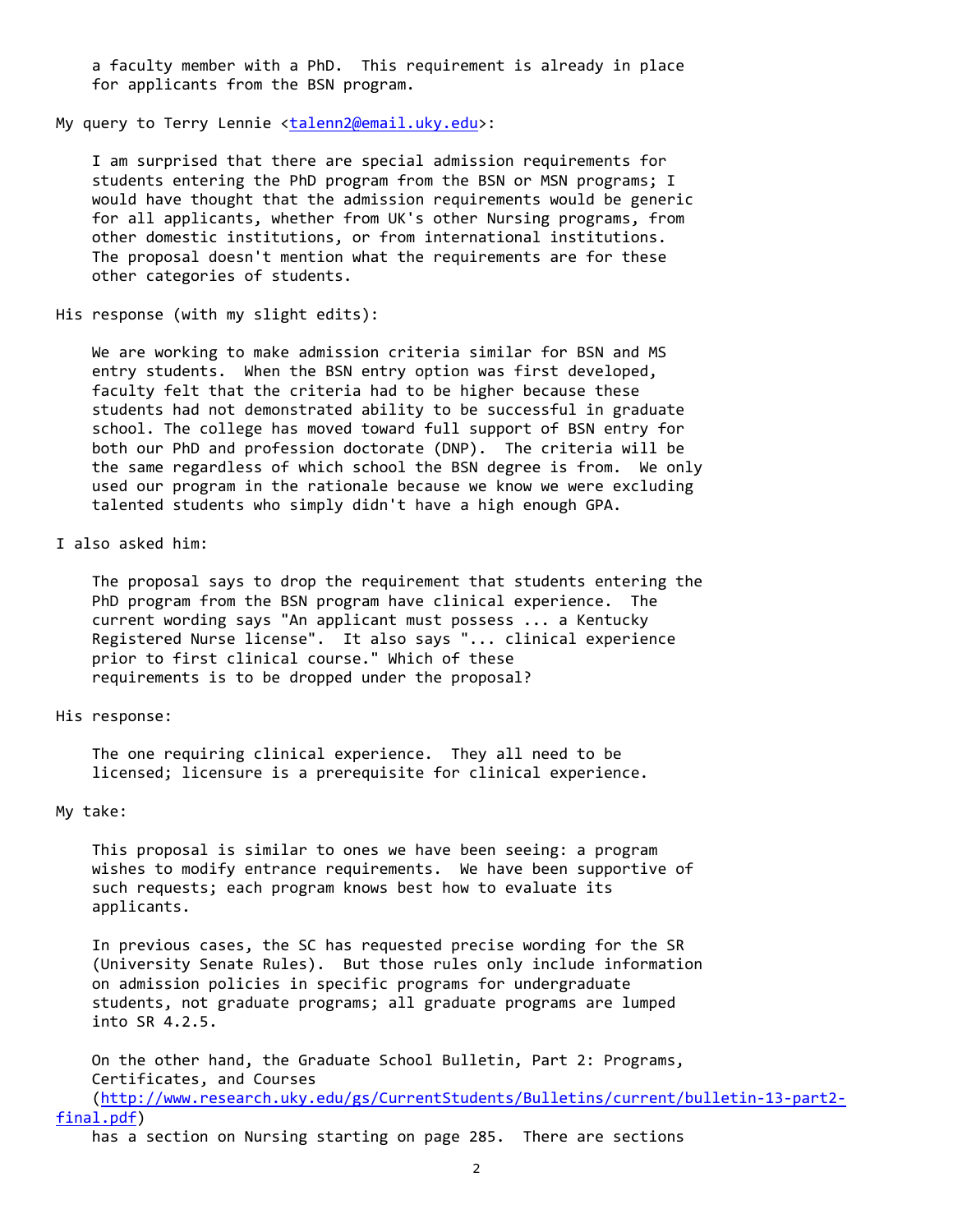called "MSN‐PhD in Nursing" and "B.S.N‐Ph.D in Nursing". Are these the sections to be modified? I would like to see a precise wording of the replacement text for the Graduate School Bulletin, but that's not a requirement for us to approve this matter.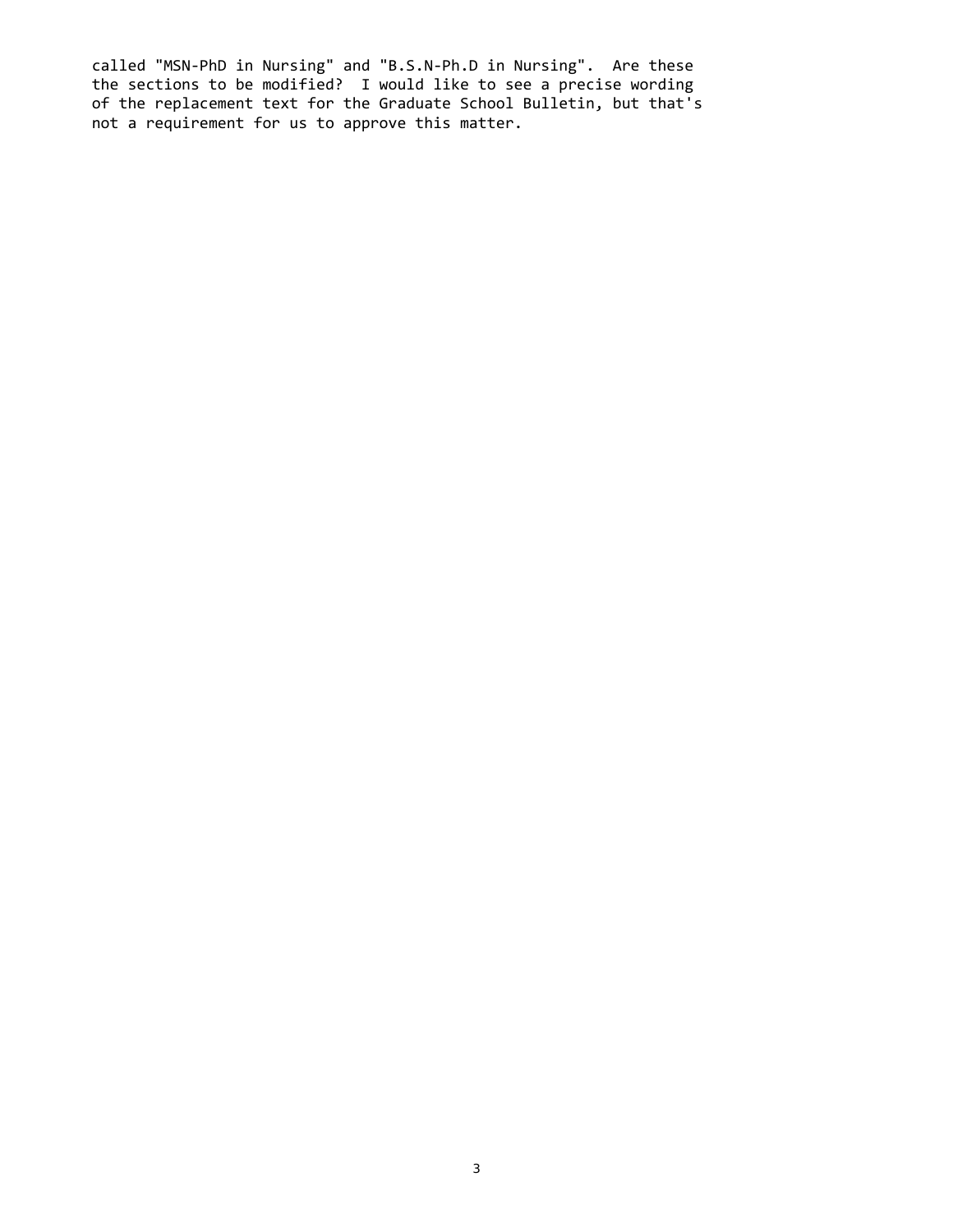## **CHANGE DOCTORAL DEGREE PROGRAM FORM**

| <b>GENERAL INFORMATION</b>                                                                                        |                                           |                                 |           |
|-------------------------------------------------------------------------------------------------------------------|-------------------------------------------|---------------------------------|-----------|
| College:<br><b>Nursing</b>                                                                                        |                                           | Department:<br>$\underline{NA}$ |           |
|                                                                                                                   |                                           |                                 |           |
| <b>Current Major Name:</b>                                                                                        | <b>Nursing</b>                            | Proposed Major Name:            | no change |
|                                                                                                                   |                                           |                                 |           |
| <b>Current Degree Title:</b>                                                                                      | Doctor of Philosophy in<br><b>Nursing</b> | Proposed Degree Title:          | no change |
| <b>Current Formal</b>                                                                                             |                                           | <b>Proposed Formal</b>          |           |
| $Option(s)$ :                                                                                                     |                                           | Option(s):                      |           |
| <b>Current Specialty Fields</b><br><b>Proposed Specialty Fields</b><br>w/in Formal Option:<br>w/in Formal Option: |                                           |                                 |           |
| Date of Contact with Associate Provost for Academic Administration <sup>1</sup> :<br>5/24/2012                    |                                           |                                 |           |
| CIP Code <sup>1</sup> :<br>2012/p. 220-223<br>Bulletin (yr & pgs):<br>51.1608<br>Today's Date:<br>7/2/2012        |                                           |                                 |           |
| Accrediting agency (if applicable):<br>NA                                                                         |                                           |                                 |           |
| Specific Date <sup>2</sup> :<br>Semester following approval.<br><b>OR</b><br>Requested Effective Date:<br>IXI     |                                           |                                 |           |
| 3-6631<br><b>Terry Lennie</b><br>Phone:<br>tlennie@uky.edu<br>Dept Contact Person:<br>Email:                      |                                           |                                 |           |

### **CHANGE(S) IN PROGRAM REQUIREMENTS**

|                                                                                                                                                | Current | Proposed |
|------------------------------------------------------------------------------------------------------------------------------------------------|---------|----------|
| 1. Number of transfer credits allowed:                                                                                                         |         |          |
| (Maximum is Graduate School limit of total of 9 hours (or 25% of the credit hours needed to fulfill the pre-qualifying residency requirement.) |         |          |
|                                                                                                                                                |         |          |
| 2. Residence requirement:                                                                                                                      |         |          |
| (Minimum of one year before and after Qualifying Exams.)                                                                                       |         |          |
| 3. Language(s) and/or skill(s) required:                                                                                                       |         |          |
|                                                                                                                                                |         |          |
| 4. Provisions for monitoring progress                                                                                                          |         |          |
| and termination criteria:                                                                                                                      |         |          |
| 5. Total credit hours required:                                                                                                                |         |          |
|                                                                                                                                                |         |          |
| 6. Required courses:                                                                                                                           |         |          |
|                                                                                                                                                |         |          |
| 7. Required distribution of courses                                                                                                            |         |          |
| within program:                                                                                                                                |         |          |
| 8. Minor area or courses outside                                                                                                               |         |          |
| program required:                                                                                                                              |         |          |
|                                                                                                                                                |         |          |
| 9. Distribution of courses levels required                                                                                                     |         |          |
| (400G-500/600-700):                                                                                                                            |         |          |
|                                                                                                                                                |         |          |
| 10. Qualifying examination                                                                                                                     |         |          |
| requirements:                                                                                                                                  |         |          |

 $^{\rm 1}$  Prior to filling out this form, you MUST contact the Associate Provost for Academic Administration (APAA). If you do not know the CIP code, the APAA can provide you with that during the contact.

 $^2$  Programs are typically made effective for the semester following approval. No program will be made effective until all approvals are received.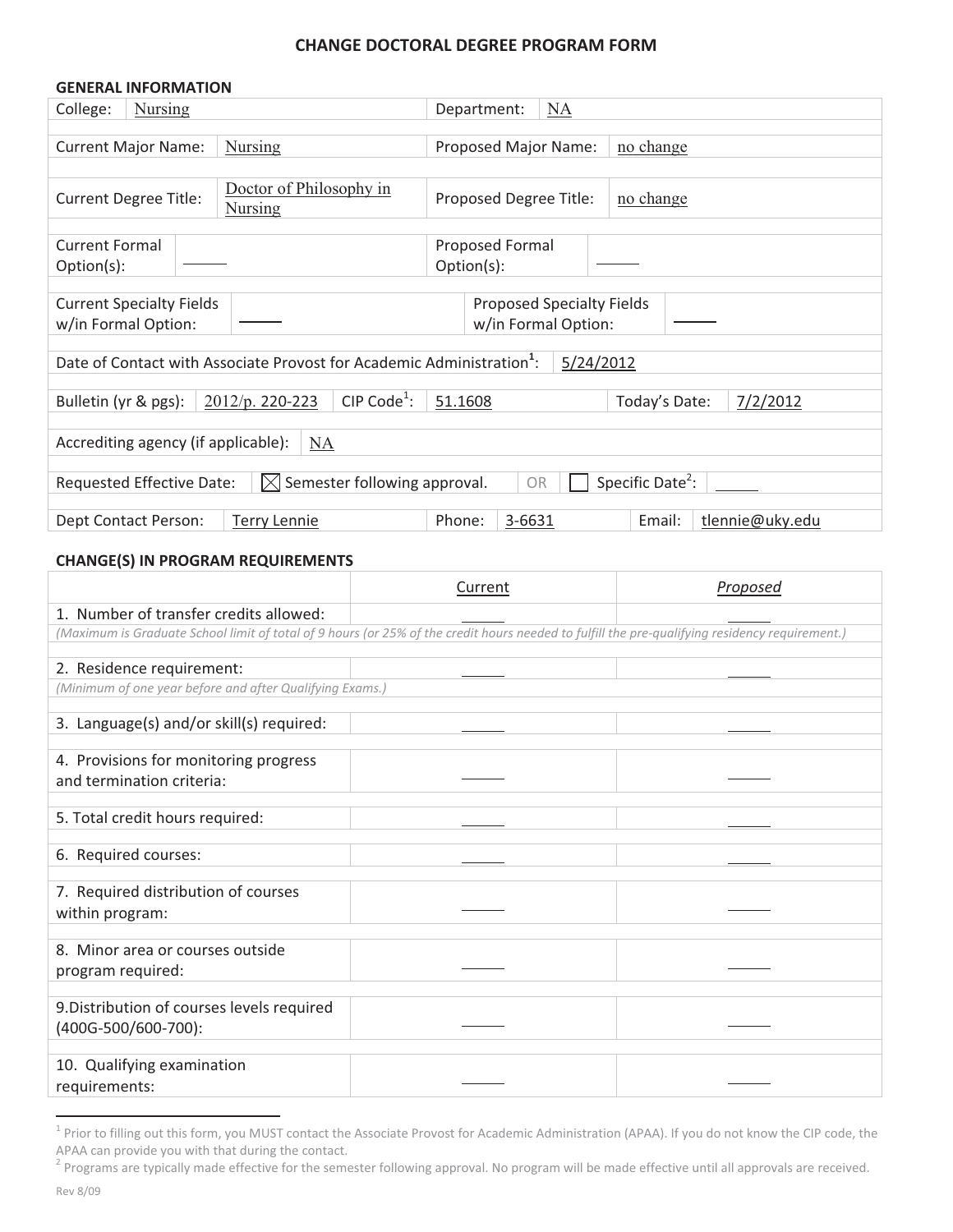11. Explain whether the proposed changes to the program (as described in numbers 1 through 10) involve courses offered by another department/program. Routing Signature Log must include approval by faculty of additional department(s).

None of the changes involve departments or programs outside the college of nursing

12. Other requirements not covered above:

Change in admission criteria for BSN and MSN entry students (Table 1A and 1B).

13. What is the rationale for the proposed changes? If the rationale involves accreditation requirements, please include specific references to those requirements.

1. Lowering minimum GPA for BSN entry: The UK BSN program is rigorous and the faculty maintain high academic standards. In fact, Spring 2012 was the first year that a total of 3 undergraduate students earned a 4.0 GPA. Thus, a 3.3 GPA in the undergraduate BSN program represents high scholastic achievement. Requiring a minimum 3.5 GPA was eliminating a number of otherwise qualified students who could succeed in the graduate program. The minimum 3.3

GPA for BSN entry is consistent with the minimum MSN entry GPA. 2. Dropping GRE requirement for in BSN entry: The GRE has not been predictive of whether or not a student succeeds in the PhD program. We are interested in admitting our undergraduate students while in their senior year. Requiring the GRE delays admission as students are not able to complete the GRE until after graduation. Students will be strongly encouraged to take the GRE after sufficient preparation to be eligble for Graduate School fellowships. 3. Goal statement. This is not a change per se but a clarification of what faculty members want in the Goal Statement. 4. Drop requirement for clinical experience. Clinical experiences relevant to the student's program of research are embedded in the revised BSN entry curriculum eliminating the need for prior experience. 5. Dropping GRE requirement for MSN entry. As with BSN entry students, the GRE was not predictive of success/failure in the PhD program. 6. Goal statement. Same rationale as for BSN entry students. 7. References. Language changed to be consistent with BSN entry students.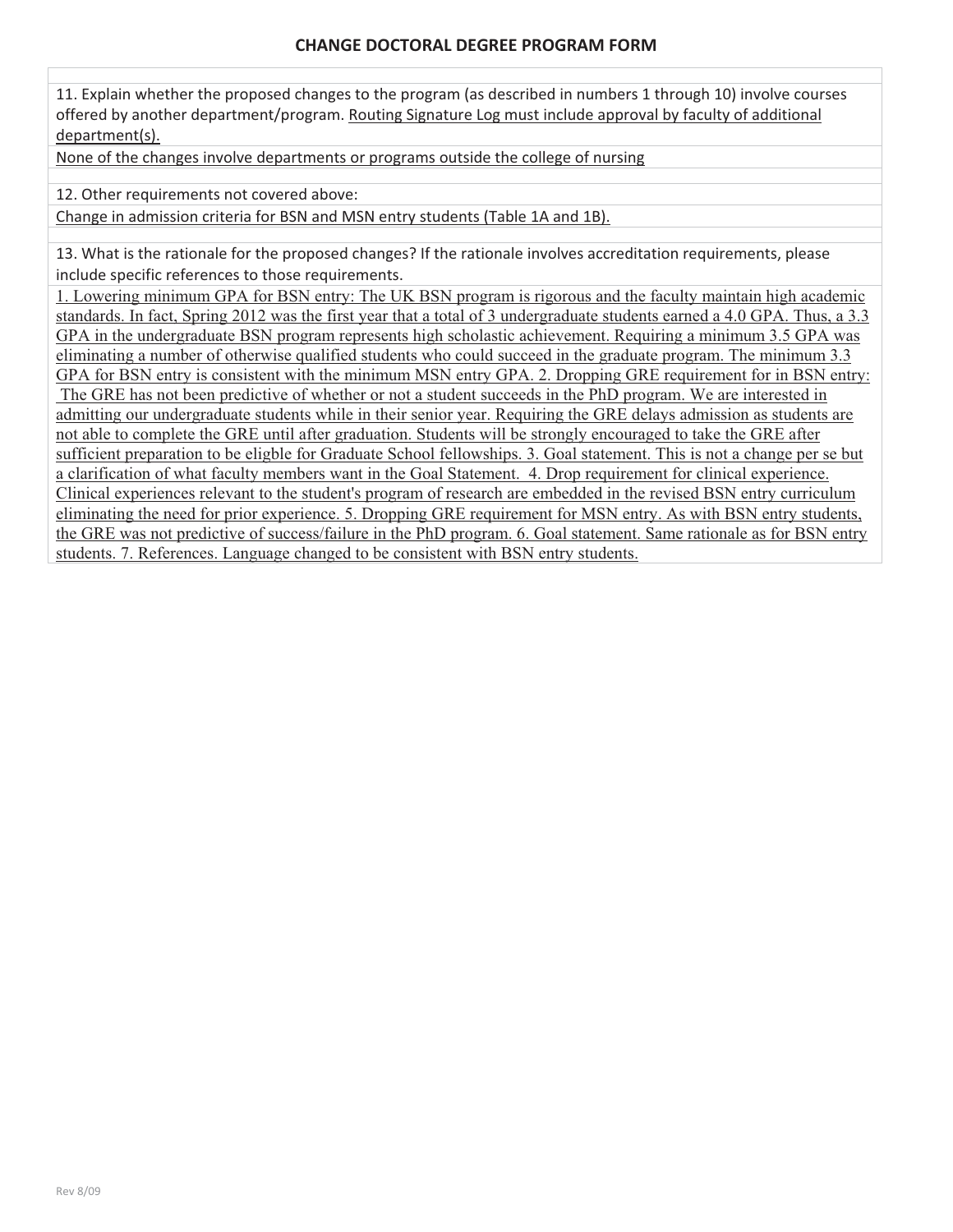# **CHANGE DOCTORAL DEGREE PROGRAM FORM**

# Signature Routing Log

# **General Information:**

Proposal Name: Change in College of Nursing BSN and MSN entry PhD admission criteria Proposal Contact Person Name: Terry Lennie Phone: Phone: 3-6631 Email: tlennie@uky.edu

# INSTRUCTIONS:

Identify the groups or individuals reviewing the proposal; note the date of approval; offer a contact person for each entry; and obtain signature of person authorized to report approval.

# **Internal College Approvals and Course Cross-listing Approvals:**

| <b>Reviewing Group</b>                         | Date Approved | <b>Contact Person (name/phone/email)</b> | <b>Signature</b>                                                                                                                                                                                                     |
|------------------------------------------------|---------------|------------------------------------------|----------------------------------------------------------------------------------------------------------------------------------------------------------------------------------------------------------------------|
| College of Nursing PhD<br>Curriculum Committee | 2/14/12       | Susan Frazier / 3-5791 / skfraz2@uky.edu | Susan K.<br>Digitally signed by Susan K. Frazier<br>DN: cn=Susan K. Frazier, o=University<br>of Kentucky, ou=College of Nursing,<br>Frazier<br>email=skfraz2@email.ukv.edu.c=US<br>Date: 2012.07.02 15:46:37 -04'00" |
| College of Nursing<br><b>Graduate Faculty</b>  | 5/24/2012     | Terry Lennie / 3-6631 / tlennie@uky.edu  | Digitally signed by Terry Lennie<br>Terry<br>DN: cn=Terry Lennie, o<br>ou=College of Nursing.<br>email=tlennie@uky.edu, c=US<br>Lennie<br>Date: 2012.07.02 15:14:46 -04'00"                                          |
|                                                |               |                                          |                                                                                                                                                                                                                      |
|                                                |               |                                          |                                                                                                                                                                                                                      |
|                                                |               |                                          |                                                                                                                                                                                                                      |

# **External-to-College Approvals:**

| <b>Council</b>                      | <b>Date</b><br><b>Approved</b> | <b>Signature</b>                                                                                                                                                           | <b>Approval of</b><br>$\overline{\phantom{a}}$ Revision <sup>3</sup> |
|-------------------------------------|--------------------------------|----------------------------------------------------------------------------------------------------------------------------------------------------------------------------|----------------------------------------------------------------------|
| Undergraduate Council               |                                |                                                                                                                                                                            |                                                                      |
| Graduate Council                    | Dr. Brian A. Jackson           | Digitally signed by Dr. Brian A. Jackson<br>DN: cn=Dr. Brian A. Jackson, o=University of Kentucky, ou=Graduate<br>School, email, c=US<br>Date: 2012.11.16 13:11:56 -05'00' |                                                                      |
| <b>Health Care Colleges Council</b> | 9/18/12                        | Jim Lindsay, Coordinator                                                                                                                                                   |                                                                      |
| Senate Council Approval             |                                | University Senate Approval                                                                                                                                                 |                                                                      |

## Comments:

HCCC: Typos in sections #11, #13

Rev-8/09- <sup>3</sup> Councils use this space to indicate approval of revisions made subsequent to that council's approval, if deemed necessary by the revising council.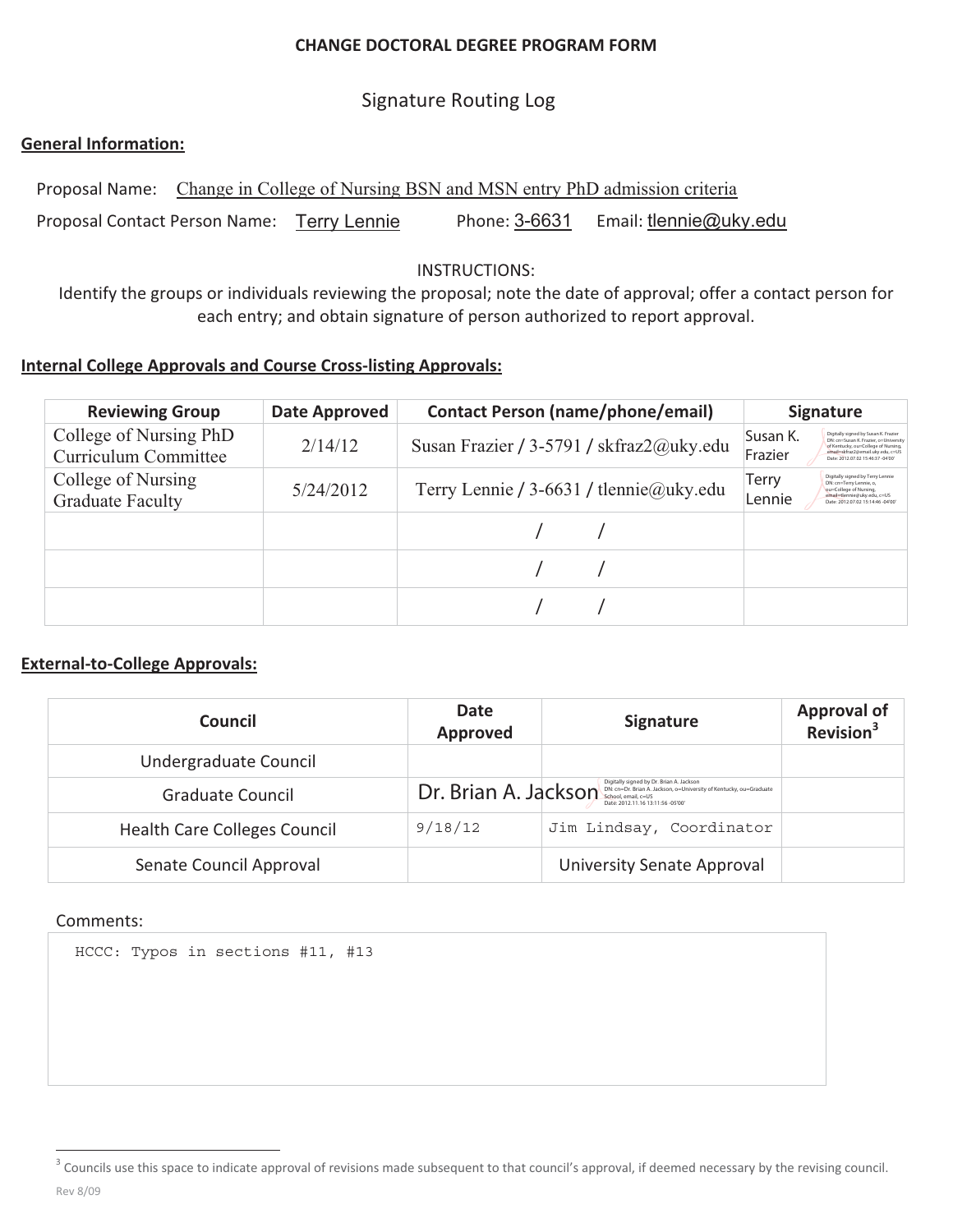| <b>Table 1A. Admission BSN Entry</b>                                                                                                                                    |                                                                                                                                                                                                                                                                                                                                    |
|-------------------------------------------------------------------------------------------------------------------------------------------------------------------------|------------------------------------------------------------------------------------------------------------------------------------------------------------------------------------------------------------------------------------------------------------------------------------------------------------------------------------|
| <b>Current BSN entry admission criteria</b>                                                                                                                             | Proposed BSN entry admission criteria                                                                                                                                                                                                                                                                                              |
| 1. Undergraduate GPA $\geq$ 3.5 on a 4.0 scale                                                                                                                          | Undergraduate GPA $\geq$ 3.3 on a 4.0 scale                                                                                                                                                                                                                                                                                        |
| 2. Official GRE scores within the past five years.<br>Recommended scores 600 or above on Verbal and<br>Quantitative and 5.0 or above on the Analytic<br>Writing portion | GRE is optional, but highly recommended; GRE scores<br>are used for competitive funding opportunities,<br>particularly those from the Graduate School                                                                                                                                                                              |
| 3. Goal statement                                                                                                                                                       | Goal statement that addresses short and long term<br>academic, research and career goals, a self-evaluation<br>of motivation, initiative, and the potential for<br>independent learning with specific examples of each<br>and examples of leadership experiences where<br>initiative and self-motivation were important to success |
| 4. Clinical experience as a RN prior to first clinical<br>course                                                                                                        | Deleted: No required clinical experience                                                                                                                                                                                                                                                                                           |
| A bachelor's degree from a NLN- or CCNE-accredited<br>program                                                                                                           | No change                                                                                                                                                                                                                                                                                                                          |
| Licensure as a registered nursing in Kentucky or in state<br>where clinicals will take place                                                                            | No change                                                                                                                                                                                                                                                                                                                          |
| Three references $-$ at least one from a doctorally<br>prepared faculty member                                                                                          | No change                                                                                                                                                                                                                                                                                                                          |
| Example of scholarly work that could include a<br>publication or a class paper that demonstrates scholarly<br>writing and ability to communicate clearly and logically  | No change                                                                                                                                                                                                                                                                                                                          |
| Two faculty interviews arranged as part of the<br>admission process                                                                                                     | No change                                                                                                                                                                                                                                                                                                                          |
| Admission to the University of Kentucky Graduate<br>School                                                                                                              | No change                                                                                                                                                                                                                                                                                                                          |